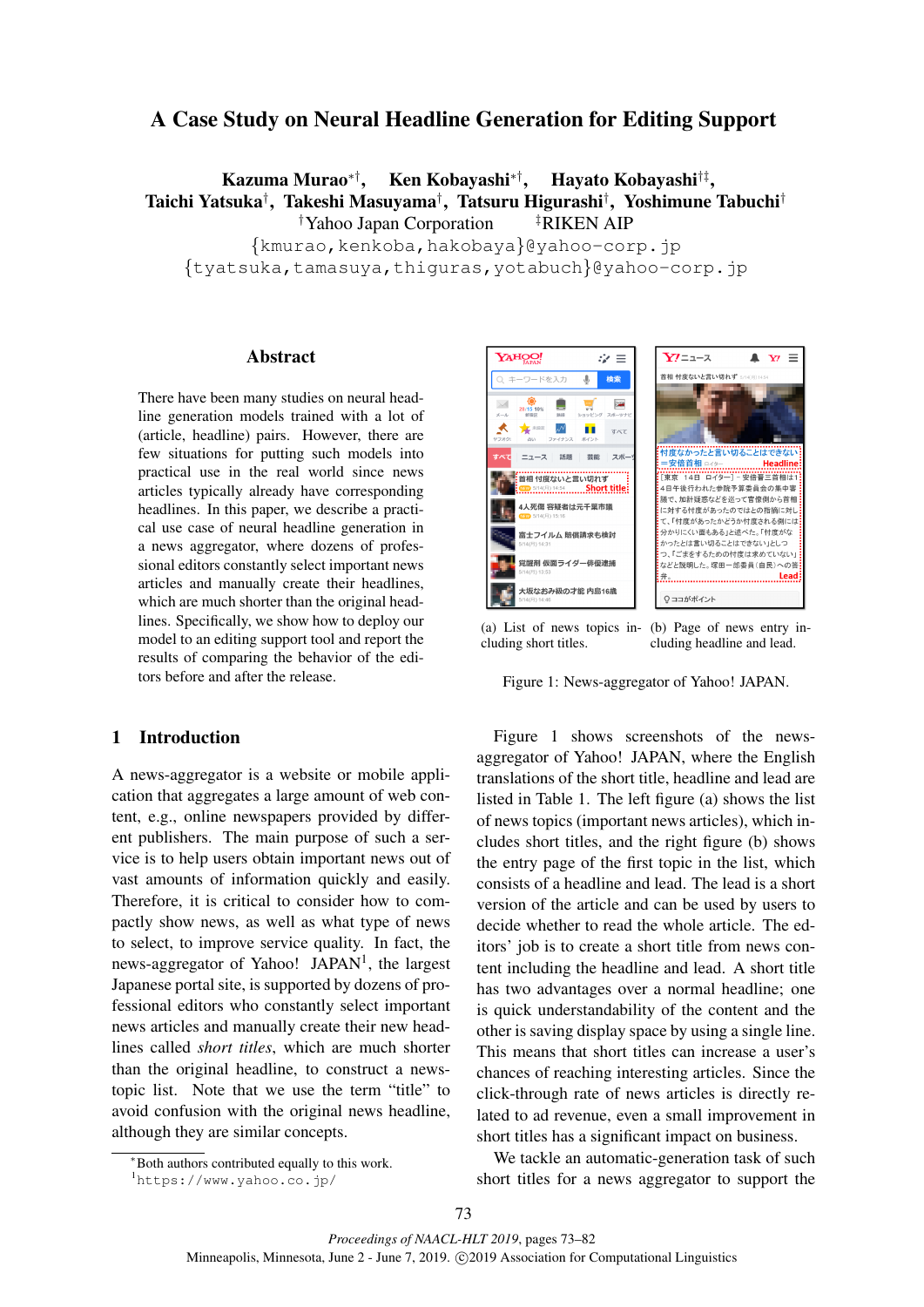| Japanese    | English translation                                         |
|-------------|-------------------------------------------------------------|
| Short title | The prime minister cannot say that there is no surmise.     |
| Headline    | It cannot be said that there is no "sontaku (surmise)" with |
|             | absolute certainty. The prime minister Abe said about the   |
|             | problem of "Kake Gakuen (Kake school)".                     |
| Lead        | Prime Minister Shinzo Abe said, in an intensive delib-      |
|             | eration with the House of Councilors Budget Commit-         |
|             | tee held on the afternoon of the 14th, as an answer to a    |
|             | question about whether bureaucrats surmised to the prime    |
|             | minister regarding the Kake suspicion, "It is difficult to  |
|             | understand whether there is a sontaku (surmise)". He said   |
|             | "It cannot be said that there was nothing wrong," while     |
|             | explaining that "I do not need to be obsequious". An an-    |
|             | swer to Ichiro Tsukada (LDP).                               |
|             |                                                             |

Table 1: Short title, headline, and lead in Figure 1(b) with English versions.

editorial process. Our task is a variant of newsheadline generation, which has been extensively studied, as described in Section 6. A clear difference between their task and ours is that we need to generate short titles from news content including headlines. Thus, we formulate our task as an abstractive summarization from multiple information sources, i.e., headlines and leads, based on an encoder-decoder model (Section 2).

There are roughly three approaches for handling multiple information sources. The first approach is to merge all sources with some weights based on the importance of each source, which can be achieved by a weighted average of the context vectors, as in multimodal summarization (Hori et al., 2017). This is the most general approach since the other two can also be regarded as special cases of the weighted average. The second approach is to use one source as the main source and others as secondary ones. This is effective when the main source can be clearly determined, such as query-focused summarization (Nema et al., 2017), where the target document is main and a query is secondary. The third approach is to find the salient components of the sources. This is suitable when there are many sources including less informative ones (redundant sources), such as lengthydocument summarization that outputs a multisentence summary (Tan et al., 2017), where each sentence can be regarded as one source. We addressed an extension of the weighted average approach and compared our proposed model with a multimodal model (Hori et al., 2017) from the first approach and a query-based model (Nema et al., 2017) from the second approach, as well as the normal encoder-decoder model. Since we have only two sources (headlines and leads), where the headline source is clearly salient for generating a short title, the third approach can be reduced to the normal encoder-decoder model.

Our contributions are as follows.

- We report on a case study of short-title generation of news articles for a news aggregator as a real-world application of neural headline generation. This study supports previous studies based on the encoder-decoder model from a practical standpoint since most real-world news articles basically already have headlines, which means that there has been little direct application of these previous studies.
- *•* We propose an encoder-decoder model with multiple encoders for separately encoding news headlines and leads (Section 3). Our comparative experiments with several baselines involving evaluations done by crowdsourcing workers showed the effectiveness of our model, especially using the "usefulness" measure (Section 4).
- We describe how to deploy our model to an editing support tool and show the results of comparing the editors' behavior before and after releasing the tool (Section 5), which imply that the editors began to refer to generated titles after the release.

# 2 Encoder-Decoder Model

An encoder-decoder model (Bahdanau et al., 2015) is a conditional language model that predicts the correct output sequence from an input sequence, which is learned from many correct pairs of input and output sequences, e.g., news articles and their headlines. To train this model, we calcu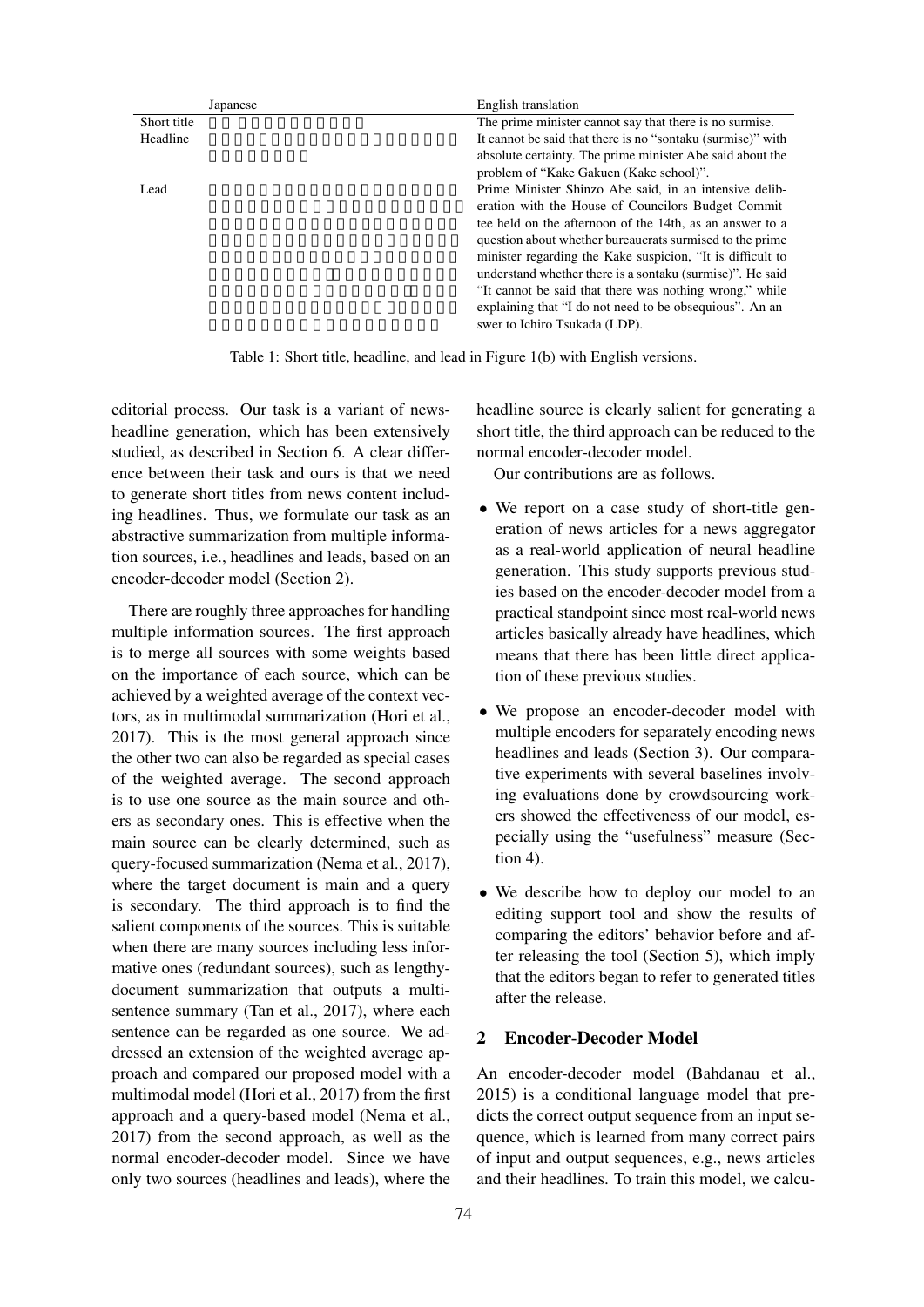late the following conditional likelihood

$$
p(y \mid x) = \prod_{t=1}^{T-1} p(y_{t+1} \mid y_{\leq t}, x) \tag{1}
$$

with respect to each pair  $(x, y)$  of an input sequence  $x = x_1 \cdots x_S$  and output sequence  $y =$ *y*<sub>1</sub> · · · *y*<sub>*T*</sub>, where  $y \le t = y_1 \cdots y_t$ , and maximize its mean. The model  $p(y | x)$  in Eq. (1) is computed by a combination of two recurrent neural networks (RNNs): an encoder and decoder. The encoder reads an input sequence *x* to recognize its content, and the decoder predicts an output sequence *y* corresponding to the content.

More formally, an encoder calculates a hidden state  $h<sub>s</sub>$  for each element  $x<sub>s</sub>$  in a  $x$  by using the state transition function  $f_{\text{enc}}$  of the encoder:  $h_s =$  $f_{\text{enc}}(x_s, h_{s-1})$ . In a similar fashion, a decoder calculates a hidden state  $\hat{h}_t$  for each element  $y_t$  in a *y* by using the state transition function  $f_{\text{dec}}$  of the decoder after setting the last hidden state of the encoder as the initial state of the decoder  $(h_0 = h_S)$ :  $\hat{h}_t = f_{\text{dec}}(y_t, \hat{h}_{t-1})$ . Then, a prediction of outputs for each  $\hat{h}_t$  is calculated using the output function *g*<sub>dec</sub> with an attention mechanism:

$$
p(y_{t+1} | y_{\leq t}, x) = g_{\text{dec}}(\hat{h}_t, c_t), \tag{2}
$$

where  $c_t$  is a weighted average of the encoder hidden states  $\{h_1, \dots, h_S\}$ , defined by

$$
c_t = \sum_{s=1}^{S} a_t(s)h_s,
$$
\n(3)

where  $a_t(s)$  represents a weight of an encoder hidden state *h<sup>s</sup>* with respect to a decoder hidden state  $\hat{h}_t$ . *c<sub>t</sub>* represents a soft alignment (or attention weight) to the source sequence at the target position *t*, so it is called a *context*.

### 3 Proposed Method

We propose an encoder-decoder model with multiple encoders. For simplicity, we describe our model assuming two encoders for news headlines and leads. Let  $d_t$  and  $d'_t$  be contexts calculated with Eq. (3) with the headline encoder and lead encoder, respectively. Our model combines the two context vectors inspired by a gating mechanism in long-short term memory networks (Hochreiter and Schmidhuber, 1997) as follows:

$$
w_t = \sigma(W[d_t; d'_t; \hat{h}_t]), \tag{4}
$$

$$
w_t' = \sigma(W'[d_t; d_t'; \hat{h}_t]), \tag{5}
$$

$$
\overline{c}_t = w_t \odot d_t + w'_t \odot d'_t, \tag{6}
$$

where function  $\sigma$  represents the sigmoid function, i.e.,  $\sigma(x) = 1/(1 + e^{-x})$ , and the operator  $\odot$  represents the element-wise product. Eq. (4) calculates a gating weight  $w_t$  for  $d_t$ , where  $W$  represents a weight matrix for a concatenated vector  $[d_t; d'_t; \hat{h}_t]$ . Similarly, Eq. (5) calculates a gating weight  $w'_t$  for  $d'_t$ . Eq. (6) calculates a mixed context  $\overline{c}_t$  made from the two contexts,  $d_t$  and  $d'_t$ . Finally, the output function in our model is constructed by substituting  $c_t$  with  $\overline{c}_t$  in Eq. (2).

Our model can be regarded as an extension of the multimodal fusion model (Hori et al., 2017), where multiple contexts are mixed using scalar weights, i.e.,  $\overline{c}_t = \alpha d_t + \beta d'_t$ , where  $\alpha$  and  $\beta$ are positive scalar weights calculated using an attention mechanism such as  $a_t(s)$  in Eq. (3). Our model can obtain a more sophisticated mixed context than their model since that model only takes into account which encoder to weigh at a time step, while our model adjusts weights on the element level.

## 4 Experiments

#### 4.1 Dataset

We prepared a dataset extracted from the newsaggregator of Yahoo! JAPAN by Web crawling. The dataset included 263K (headline, lead, short title) triples, and was split into three parts, i.e., for training (90%), validation (5%), and testing (5%). We preprocessed them by separating characters for training since our preliminary experiments showed that character-based training clearly performed better than word-based training.

The statistics of our dataset are as follows. The average lengths of headlines, leads, and short titles are 24.87, 128.49, and 13.05 Japanese characters, respectively. The dictionary sizes (for characters) of headlines, leads, and short titles are 3618, 4226, and 3156, respectively. Each news article has only one short title created by a professional editor. The percentage of short titles equal to their headlines is only 0.13%, while the percentage of extractively solvable instances, in which the characters in each short title are completely matched by those in the corresponding headline, was about 20%. However, the average edit distance (Levenshtein, 1966) between short titles and headlines was 23.74. This means that short titles cannot be easily created from headlines.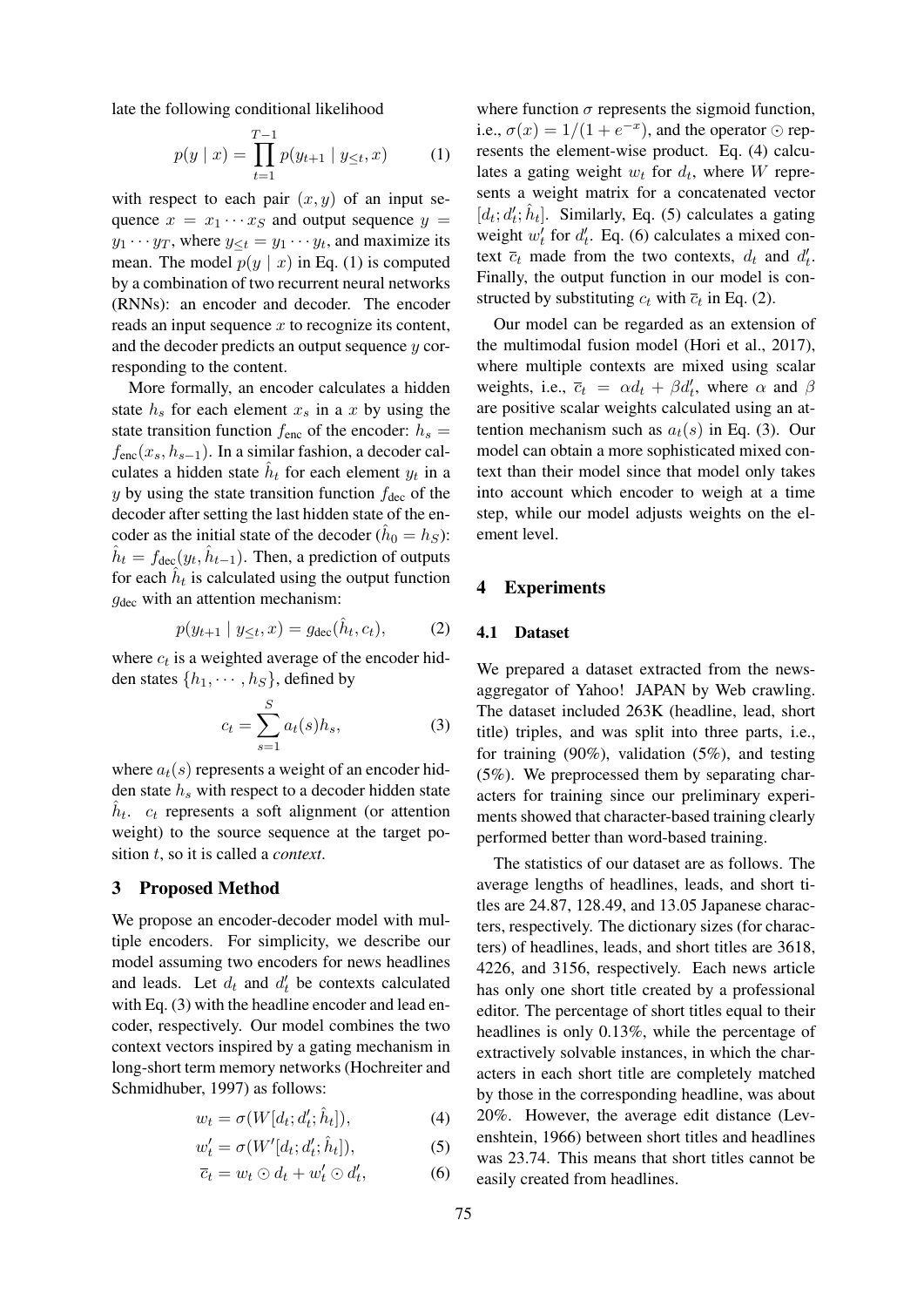| Hyper-parameter        | Value |
|------------------------|-------|
| # of layers (RNN, CNN) | 3     |
| # of units (embedding) | 200   |
| # of units (RNN, CNN)  | 400   |
| # of units (context)   | 400   |
| Window width of CNN    | 7     |
| Dropout rate           | 0.3   |
| Learning rate          | 0.05  |
| Momentum rate          | 0.8   |
| Learning decay rate    | 0.85  |
| # of epochs            | 20    |
| Batch size             | 64    |
| Beam width             | 5     |

Table 2: Hyper-parameter settings.

#### 4.2 Training

We implemented our model on the OpenNMT<sup>2</sup> toolkit. We used a convolutional neural network (CNN) (Kim, 2014), instead of an RNN, to construct the lead encoder since leads are longer than headlines and require much more computational time. Since the CNN encoder outputs all hidden states for an input sequence in the same format as the RNN encoder, we can easily apply these states to Eq. (3). Our headline encoder still remains as an RNN (i.e., bidirectional LSTM) for fair comparison with the default implementation. We used a stochastic gradient descent algorithm with Nesterov momentum (Nesterov, 1983) as an optimizer, after initializing parameters by uniform sampling on (*−*0*.*1*,* 0*.*1). Table 2 lists the details of the hyper-parameter settings in our experiment. Other settings were basically the same as the default implementation of OpenNMT.

## 4.3 Evaluation

We conducted two crowdsourcing tasks to separately measure readability and usefulness. The readability task asked ten workers how readable each short title was on a four-point scale (higher is better), while the usefulness task asked them how useful the short title was compared to the corresponding article. The score of each generated short title was calculated by averaging the scores collected from the ten workers.

## 4.4 Compared Models

We prepared four models, our model GateFusion and three baselines MultiModal, QueryBased, and OpenNMT, listed below. We implemented the fusion mechanisms of MultiModal and

|              | Readablity | Usefulness        | Average |
|--------------|------------|-------------------|---------|
| Editor       | 3.62       | 3.18              | 3.40    |
| Prefix       | 2.72       | 2.38              | 2.55    |
| OpenNMT      | 3.53       | 3.16              | 3.35    |
| MultiModal   | 3.51       | 3.12              | 3.32    |
| QueryBased   | 3.52       | 3.11              | 3.32    |
| GateFusion   | 3.50       | $\dagger$ 3.22    | 3.36    |
| HybridFusion | 13.55      | $\frac{13.22}{ }$ | †3.39   |

Table 3: Mean scores of readability (*r*), usefulness (*u*), and their average  $\frac{r+u}{2}$  based on crowdsourcing. The "*†*" mark shows a statistical significance from all three baselines OpenNMT, MultiModal, and QueryBased on a one-tailed, paired t-test ( $p < 0.01$ ).

QueryBased on OpenNMT using an RNN encoder for headlines and CNN encoder for leads (see Appendix A for detailed definitions).

- *•* GateFusion: Our model with a gating mechanism described in Section 3. This is a fusion based on vector weights.
- *•* MultiModal: A multimodal model proposed by (Hori et al., 2017), which can handle multimodal information such as image and audio as well as text by using separate encoders. The model combines contexts obtained from the encoders via an attention mechanism such as  $a_t(s)$  in Eq. (3). This is a fusion based on scalar weights.
- *•* QueryBased: A query-based model proposed by (Nema et al., 2017), which can finetune the attention on a document by using a query for query-focused summarization. We regard a headline as a document and a lead as a query since the headline is more similar to its short title. Specifically, the model finetunes an attention weight  $a_t(s)$  for calculating a headline context  $d_t$  by using a pre-computed lead context  $d'_t$ . This is a fusion based on cascade connection.
- *•* OpenNMT: An encoder-decoder model with a single encoder implemented in OpenNMT, whose input is a headline only, because a variant using a lead did not perform better than this setting.

## 4.5 Results

Table 3 lists the results from the crowdsourcing tasks for readability and usefulness (see Appendix B for the details of these scores). Editor and Prefix in the top block of rows show the results of correct short titles created by editors

<sup>2</sup>https://github.com/OpenNMT/OpenNMT-py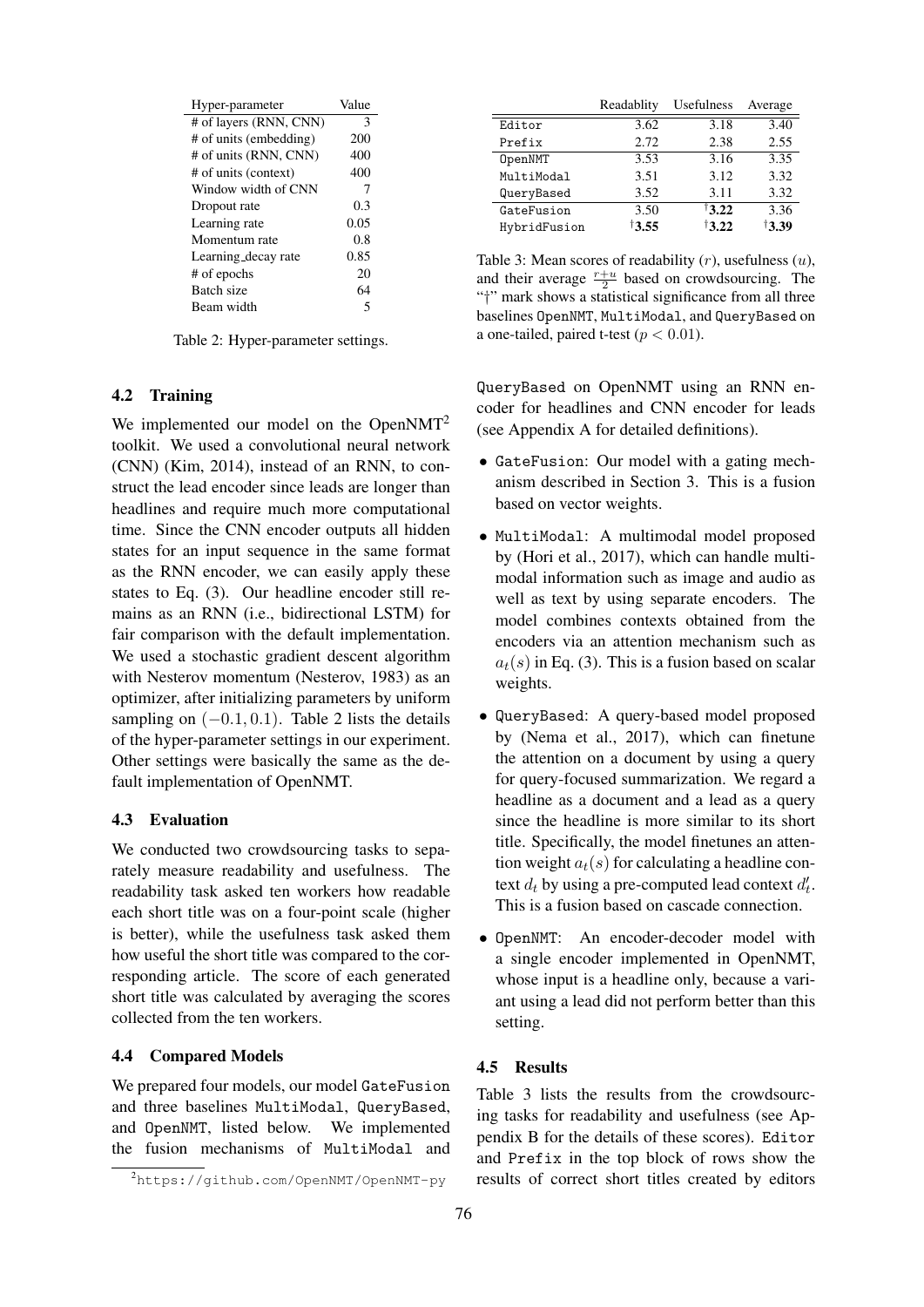and a naive model using the first 13.5 Japanese characters<sup>3</sup>, respectively. The middle and bottom blocks represent the three baselines and our models, respectively. We explain our hybrid model HybridFusion later. Each model was prepared as an ensemble of ten models by random initialization, aiming for robust performance. Our GateFusion clearly performed better than the three baselines regarding usefulness and interestingly outperformed even Editor. This implies that GateFusion tends to aggressively copy elements from source sequences. However, this seemed to result in complicated expressions; thus, GateFusion performed the worst with respect to readability. To overcome this weakness, we developed a hybrid model HybridFusion that consists of GateFusion and another fusion model QueryBased, which performed relatively well in terms of readability. The results indicate that HybridFusion performed the best regarding readability and usefulness. It can be considered that QueryBased helps GateFusion generate headline-style outputs since QueryBased mainly uses the headline source.

Table 4 lists output examples generated by the best model OpenNMT from the three baselines and our best model HybridFusion (see Appendix C for more examples). In this case, the difference between OpenNMT and HybridFusion is easily comprehensible. The former selected " (evolution)", and the latter selected "

(Darvish)" from the headline. In Japanese headlines, the last word tends to be important, so using the last word is basically a good strategy. However, the lead indicates that "Darvish" is more important than "evolution" (actually, there is no word "evolution" in the lead); thus, HybridFusion was able to correctly select the long name "Darvish" and abbreviate it to " (Dar)". In addition, it forcibly changed the style to the short title's style by putting the name into the forefront to easily get users' attention. This suggests that our neural-headline-generation model HybridFusion can successfully work even in this real-world application.

## 5 Deployment to Editing Support Tool

We deployed our short-title-generation model to an editing support tool in collaboration with the



Figure 2: Screenshot of editing support tool displaying generated candidates for creating a short title.

news service, as shown in Figure 2. In the tool, when an editor enters the URL of an article, the tool can automatically fetch the headline and lead of the article and display up to five candidates next to the edit form of a short title, as shown in the dotted box in the figure. These candidates are hypotheses (with high probabilities) generated by the beam search based on the model. Then, the editor can effectively create a short title by referring to the generated candidates. This supporting feature is expected to be useful especially for inexperienced editors since the quality of short titles is heavily dependent on editors' experience.

From now on, we briefly describe three features of the tool to improve its usability when displaying candidates: cutoff of unpromising candidates, skipping redundant candidates, and highlighting unknown characters. After that, we discuss the effect of the deployment analyzing user behavior before and after releasing the tool.

### 5.1 Cutoff of Unpromising Candidates

The quality of displayed candidates is one of the main factors that affect the usability of the tool. If the tool frequently displays unpromising candidates, editors will gradually start ignoring them. Therefore, we cutoff unpromising candidates whose perplexity scores are higher than a certain threshold, where the perplexity score of a candidate is calculated by the inverse of the geometric mean of the generation probabilities for all characters in the candidate. We set the threshold considering the results of the editors' manual evaluation, where they checked if each candidate was acceptable or not. Specifically, we used 1.47  $(=1/0.68)$  as the threshold, which means that the (geometric) mean character likelihood in the candidate should be higher than 0.68. If all candidates are judged as unpromising, the tool displays a message like "No promising candidates."

 $313.5$  is the limit in the news-aggregator, where space, numbers, and alphabet characters are counted as 0.5.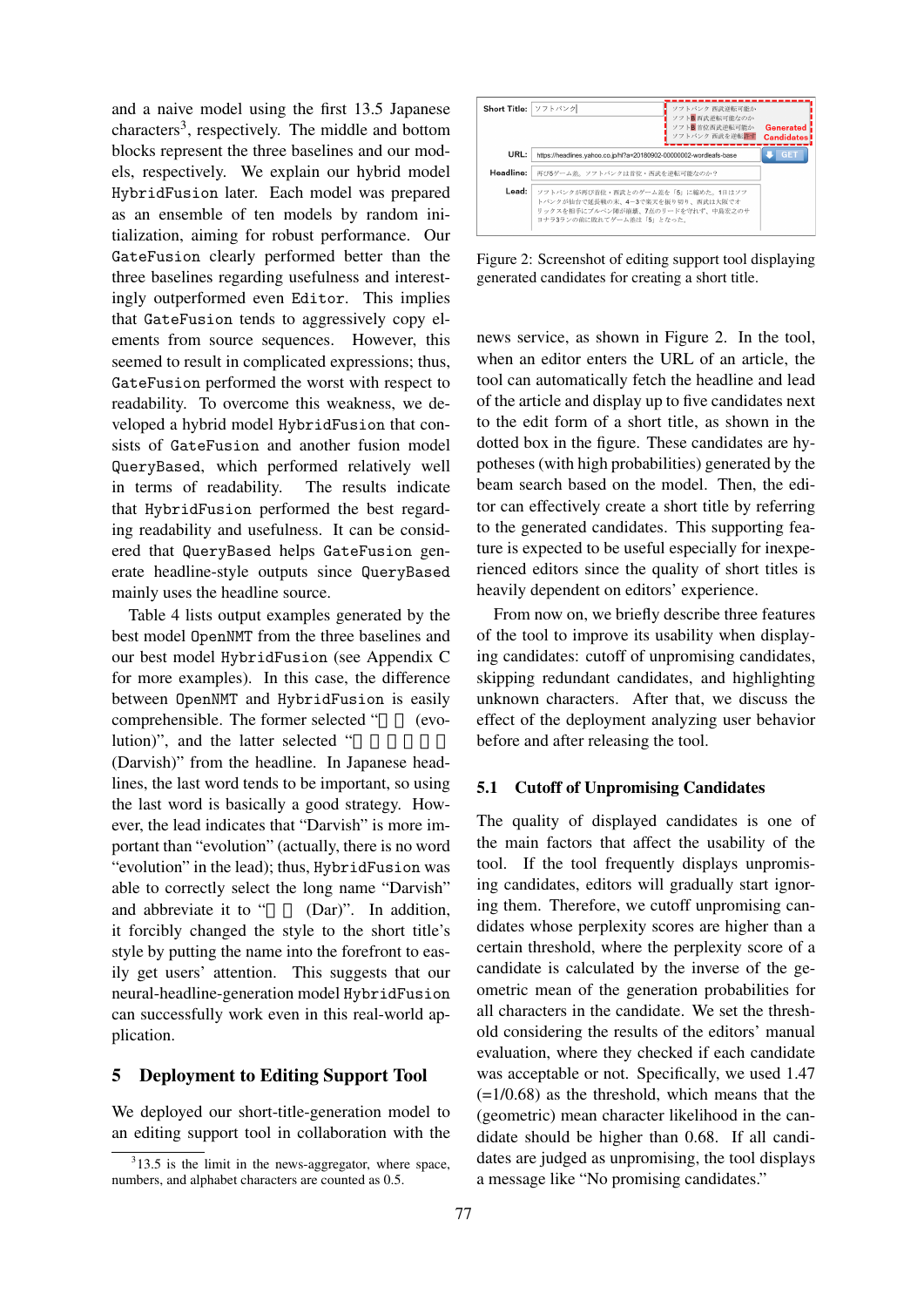|              | Input and generated title (Japanese) |    | English translation                                        |
|--------------|--------------------------------------|----|------------------------------------------------------------|
| Headline     |                                      |    | Evolution of Darvish; turning adversity into opportunity.  |
| Lead         | 29                                   | 28 | Yu Darvish (29) in Rangers took a mound for the first time |
|              |                                      |    | in 1 year and 9 months with Pirates []                     |
| Editor       |                                      |    | Dar sculpted his body better than before surgery.          |
| OpenNMT      |                                      |    | Evolution; turning adversity into opportunity.             |
| HybridFusion |                                      |    | Dar turned adversity into opportunity.                     |
|              |                                      |    |                                                            |

Table 4: Examples of generated titles. Headline and Lead denote headline and lead as input. Editor is reference title created by an editor. OpenNMT and HybridFusion are the OpenNMT model and our hybrid model.

#### 5.2 Skipping Redundant Candidates

The purpose of the tool is to give editors some new ideas for creating short titles, so it is not useful to display redundant candidates similar to others. Therefore, we skip candidates whose edit distance (Levenshtein, 1966) to the other candidates is lower than a threshold when selecting hypotheses in descending order of probability. Formally, the edit distance between two texts is defined as the minimum number of single-character edits (insertions, deletions, or substitutions) required to change one text into the other. We set the threshold to 2 so as to restrict variations of Japanese particles as there are many particles with a similar meaning in Japanese<sup>4</sup>, e.g., "  $(ha)$ " and "  $(ga)$ ". Although we used a unit cost for the edit distance, we can adjust the cost of each edit operation so that the tool can ignore variations of prepositions if we want to use English texts.

## 5.3 Highlighting Unknown Characters

One difficulty of neural models is that there is a possibility of generating incorrect or fake titles, which do not correspond to the article. This is a serious issue for news editing support since displayed candidates can mislead editors. For example, if the tool displays " (Fujinami)" for the news about " (Fujinami)", where they are different names with the same pronunciation, editors might choose the incorrect one. As a simple solution, we highlighted unknown characters that do not appear in both headline and lead in red. In Figure 2, two phrases ("B" and " $"$ ") are highlighted since they do not appear in the headline and lead. When a candidate includes highlighted characters, editors can carefully check if the candidate is semantically correct. Note that we did not exclude candidates with unknown characters so that the model can aggressively generate paraphrases and abbreviations. For example, the tool

|               | ROUGE-L $(\pm$ SE)   | # articles |
|---------------|----------------------|------------|
| <b>Before</b> | 52.71\% $(\pm 0.56)$ | 1773       |
| After         | 57.65% ( $\pm$ 0.53) | 1959       |

Table 5: Sequence matching rates (ROUGE-L) of editors' titles and generated titles, which are averaged over articles over three weeks before/after releasing tool.

| suggests " | $B(Soft B.)$ " as an abbreviation of |
|------------|--------------------------------------|
| 66         | (Softbank)" in the figure.           |

#### 5.4 Effect of Deployment

To investigate the effect of the deployment, we compared the sequence matching rates between editors' correct titles and generated candidates before and after releasing the tool. The sequence matching rate is basically calculated by ROUGE-L (Lin, 2004), which is defined as the rate of the length of the longest common subsequence between two sequences, i.e., a correct title and a generated candidate. Because we have multiple candidates for each article, we calculate the sequence matching rate as the maximum of their ROUGE-L scores, assuming that editors may refer to the most promising candidate. Note that the candidates were filtered by the aforementioned features, so we omitted a few articles without candidates.

Table 5 shows the results of the sequence matching rates averaged over the articles over three weeks before and after releasing the tool. The results indicate that the ROUGE-L score increased by about 5 percentage points after the release. This implies that editors created their titles by referring to the displayed candidates to some extent. In fact, the ratio of the exact matched titles  $(ROUGE-L = 100\%)$  in all articles (before/after the release) increased after the release by a factor of 1.62(i.e., from 3.78% to 6.13%). Similarly, the ratio of the 80% matched titles (ROUGE-L *≥* 80%) also increased by a factor of 1.32 (i.e., from 14.04% to 18.53%). This suggests that professional editors obtained new ideas from generated titles of the tool.

<sup>4</sup>https://en.wikipedia.org/wiki/ Japanese\_particles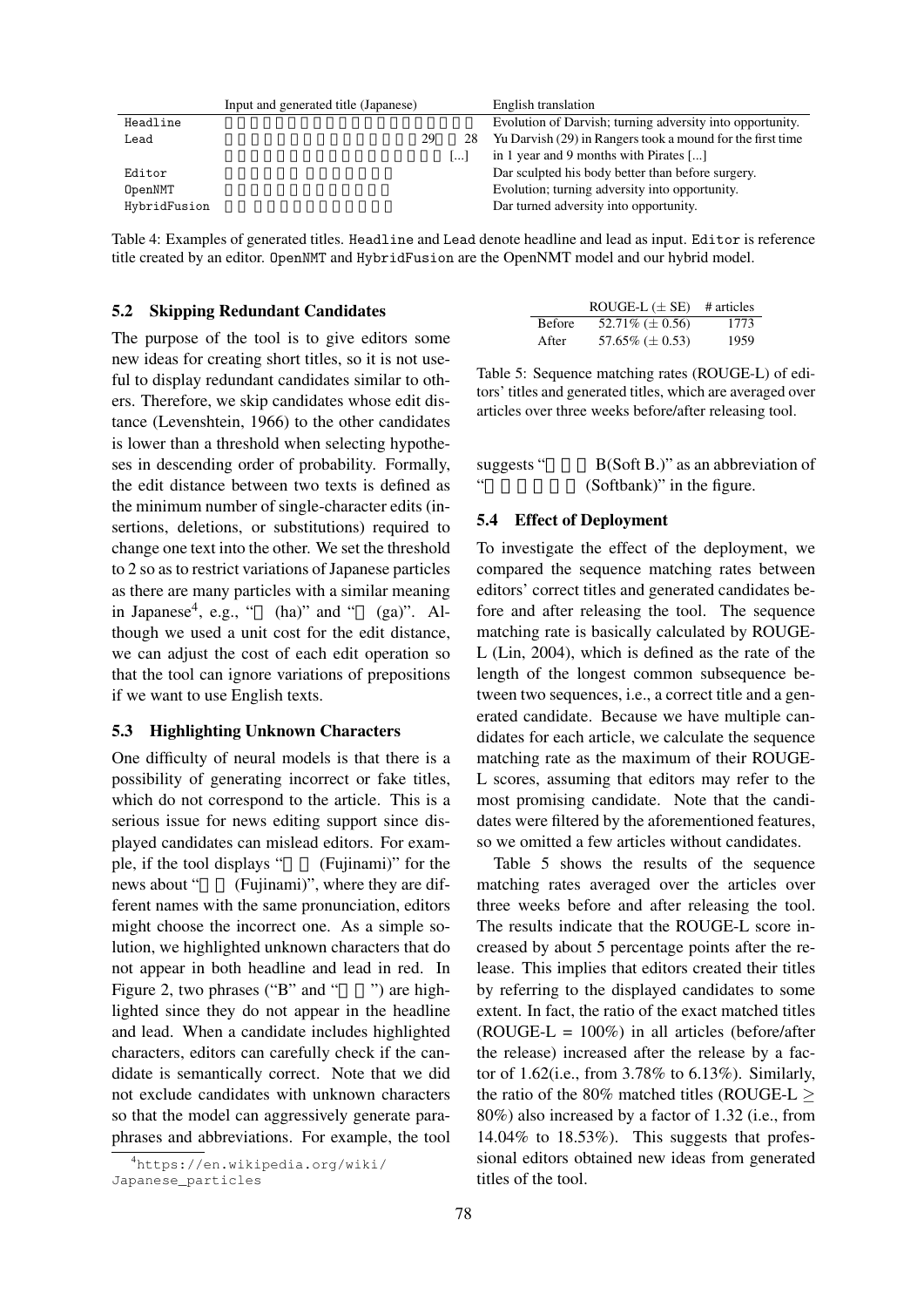## 6 Related Work

We briefly review related studies from three aspects: news headline generation, editing support, and application of headline generation. In summary, our work is the first attempt to deploy a neural news-headline-generation model to a realworld application, i.e., news editing support tool.

News-headline-generation tasks have been extensively studied since early times (Wang et al., 2005; Soricut and Marcu, 2006; Woodsend et al., 2010; Alfonseca et al., 2013; Sun et al., 2015; Colmenares et al., 2015). In this line of research, Rush et al. (2015) proposed a neural model to generate news headlines and released a benchmark dataset for their task, and consequently this task has recently received increasing attention (Chopra et al., 2016; Takase et al., 2016; Kiyono et al., 2017; Zhou et al., 2017; Suzuki and Nagata, 2017; Ayana et al., 2017; Raffel et al., 2017; Cao et al., 2018; Kobayashi, 2018). However, their approaches were basically based on the encoderdecoder model, which is trained with a lot of (article, headline) pairs. This means that there are few situations for putting their models into the real world because news articles typically already have corresponding headlines, and most editors create a headline before its content (according to a senior journalist). Therefore, our work can strongly support their approaches from a practical perspective.

Considering technologies used for editing support, there have been many studies for various purposes, such as spelling error correction (Farra et al., 2014; Hasan et al., 2015; Etoori et al., 2018), grammatical error correction (Dahlmeier and Ng, 2012; Susanto et al., 2014; Choshen and Abend, 2018), fact checking (Baly et al., 2018; Thorne and Vlachos, 2018; Lee et al., 2018), fluency evaluation (Vadlapudi and Katragadda, 2010; Heilman et al., 2014; Kann et al., 2018), and so on. However, when we consider their studies on our task, they are only used after editing (writing a draft). On the other hand, the purpose of our tool is different from theirs since our tool can support editors before or during editing. The usage of (interactive) machine translation systems (Denkowski et al., 2014; Gonzalez-Rubio et al., 2016; Wuebker ´ et al., 2016; Ye et al., 2016; Takeno et al., 2017) for supporting manual post-editing are similar to our purpose, but their task is completely different from ours. In other words, their task is a translation without information loss, whereas our task

is a summarization that requires information compression. We believe that a case study on summarization is still important for the summarization community.

There have been several studies reporting case studies on headline generation for different real services: (a) question headlines on question answering service (Higurashi et al., 2018), (b) product headlines on e-commerce service (Wang et al., 2018), and (c) headlines for product curation pages (Mathur et al., 2018; Camargo de Souza et al., 2018). The first two (a) and (b) are extractive approaches, and the last one (c) is an abstractive approach, where the input is a set of slot/value pairs, such as "color/white." That is, our task is more difficult to use in the real-world. In addition, application to news services tends to be sensitive since news articles contain serious contents such as incidents, accidents, and disasters. Thus, our work should be valuable as a rare case study applying a neural model to such a news service.

## 7 Conclusion

We addressed short-title generation from news articles for a news aggregator to support the editorial process. We proposed an encoder-decoder model with multiple encoders for separately encoding multiple information sources, i.e., news headlines and leads. Comparative experiments using crowdsourcing showed that our hybrid model performed better than the baselines, especially using the usefulness measure. We deployed our model to an editing support tool and empirically confirmed that professional editors began to refer to the generated titles after the release. Future research will include verifying how much our headline generation model can affect practical performance indicators, such as click-through rate. In this case, we need to develop a much safer model since our model sometimes yields erroneous outputs or fake news titles, which cannot be directly used in the commercial service.

#### Acknowledgements

We would like to thank editors and engineers in the news service who continuously supported our experiments. We are also in debt to Chahine Koleejan who helped with proofreading. Finally, special thanks go to the anonymous reviewers for their insightful comments.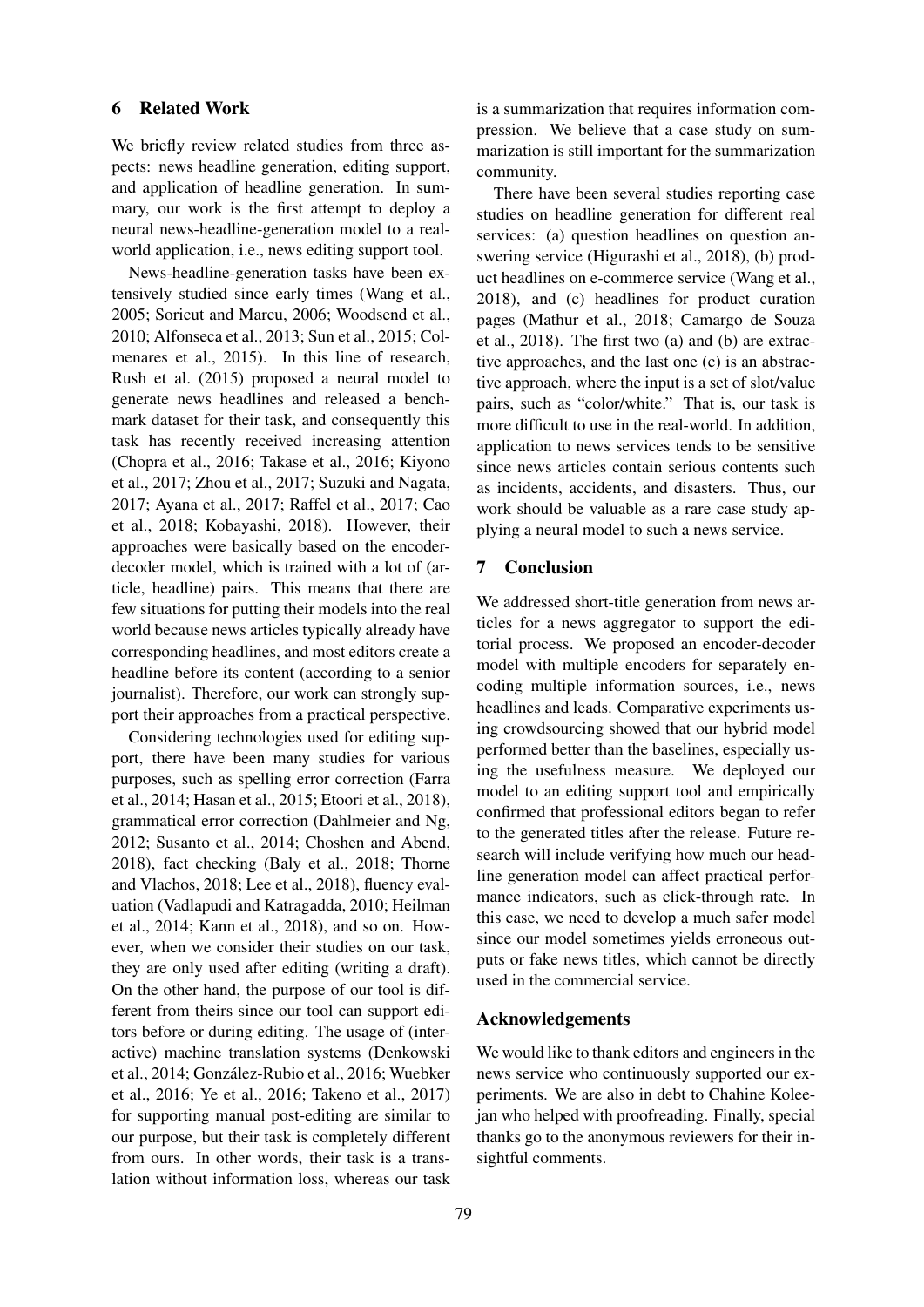### References

- Enrique Alfonseca, Daniele Pighin, and Guillermo Garrido. 2013. HEADY: News headline abstraction through event pattern clustering. In *Proceedings of the 51st Annual Meeting of the Association for Computational Linguistics (ACL 2013)*, pages 1243–1253. Association for Computational Linguistics.
- Ayana, Shi-Qi Shen, Yan-Kai Lin, Cun-Chao Tu, Yu Zhao, Zhi-Yuan Liu, and Mao-Song Sun. 2017. Recent Advances on Neural Headline Generation. *Journal of Computer Science and Technology*, 32(4):768–784.
- Dzmitry Bahdanau, Kyunghyun Cho, and Yoshua Bengio. 2015. Neural machine translation by jointly learning to align and translate. In *Proceedings of the 3rd International Conference on Learning Representations (ICLR 2015)*.
- Ramy Baly, Mitra Mohtarami, James Glass, Lluís Màrquez, Alessandro Moschitti, and Preslav Nakov. 2018. Integrating Stance Detection and Fact Checking in a Unified Corpus. In *Proceedings of the 2018 Conference of the North American Chapter of the Association for Computational Linguistics: Human Language Technologies (NAACL-HLT 2018))*, pages 21–27. Association for Computational Linguistics.
- Ziqiang Cao, Furu Wei, Wenjie Li, and Sujian Li. 2018. Faithful to the Original: Fact Aware Neural Abstractive Summarization. In *Proceedings of the Thirty-Second AAAI Conference on Artificial Intelligence (AAAI 2018)*, pages 4784–4791. AAAI Press.
- Sumit Chopra, Michael Auli, and Alexander M. Rush. 2016. Abstractive Sentence Summarization with Attentive Recurrent Neural Networks. In *Proceedings of the 2016 Conference of the North American Chapter of the Association for Computational Linguistics: Human Language Technologies (NAACL-HLT 2016)*, pages 93–98. Association for Computational Linguistics.
- Leshem Choshen and Omri Abend. 2018. Automatic Metric Validation for Grammatical Error Correction. In *Proceedings of the 56th Annual Meeting of the Association for Computational Linguistics (ACL 2018)*, pages 1372–1382. Association for Computational Linguistics.
- Carlos A. Colmenares, Marina Litvak, Amin Mantrach, and Fabrizio Silvestri. 2015. HEADS: Headline Generation as Sequence Prediction Using an Abstract Feature-Rich Space. In *Proceedings of the 2015 Conference of the North American Chapter of the Association for Computational Linguistics: Human Language Technologies (NAACL-HLT 2015)*, pages 133–142. Association for Computational Linguistics.
- Daniel Dahlmeier and Hwee Tou Ng. 2012. Better Evaluation for Grammatical Error Correction. In *Proceedings of the 2012 Conference of the North*

*American Chapter of the Association for Computational Linguistics (NAACL-HLT 2012)*, pages 568– 572. Association for Computational Linguistics.

- Michael Denkowski, Alon Lavie, Isabel Lacruz, and Chris Dyer. 2014. Real Time Adaptive Machine Translation for Post-Editing with cdec and TransCenter. In *Proceedings of the EACL 2014 Workshop on Humans and Computer-assisted Translation*, pages 72–77. Association for Computational Linguistics.
- Pravallika Etoori, Manoj Chinnakotla, and Radhika Mamidi. 2018. Automatic Spelling Correction for Resource-Scarce Languages using Deep Learning. In *Proceedings of ACL 2018, Student Research Workshop*, pages 146–152. Association for Computational Linguistics.
- Noura Farra, Nadi Tomeh, Alla Rozovskaya, and Nizar Habash. 2014. Generalized Character-Level Spelling Error Correction. In *Proceedings of the 52nd Annual Meeting of the Association for Computational Linguistics (ACL 2014)*, pages 161–167. Association for Computational Linguistics.
- Jesús González-Rubio, Daniel Ortiz Martinez, Francisco Casacuberta, and Jose Miguel Benedi Ruiz. 2016. Beyond Prefix-Based Interactive Translation Prediction. In *Proceedings of The 20th SIGNLL Conference on Computational Natural Language Learning (CoNLL 2016)*, pages 198–207. Association for Computational Linguistics.
- Saša Hasan, Carmen Heger, and Saab Mansour. 2015. Spelling Correction of User Search Queries through Statistical Machine Translation. In *Proceedings of the 2015 Conference on Empirical Methods in Natural Language Processing (EMNLP 2015)*, pages 451–460. Association for Computational Linguistics.
- Michael Heilman, Aoife Cahill, Nitin Madnani, Melissa Lopez, Matthew Mulholland, and Joel Tetreault. 2014. Predicting Grammaticality on an Ordinal Scale. In *Proceedings of the 52nd Annual Meeting of the Association for Computational Linguistics (ACL 2014)*, pages 174–180. Association for Computational Linguistics.
- Tatsuru Higurashi, Hayato Kobayashi, Takeshi Masuyama, and Kazuma Murao. 2018. Extractive headline generation based on learning to rank for community question answering. In *Proceedings of the 27th International Conference on Computational Linguistics (COLING 2018)*, pages 1742–1753. Association for Computational Linguistics.
- Sepp Hochreiter and Jürgen Schmidhuber. 1997. Long short-term memory. *Neural Computation*, 9(8):1735–1780.
- Chiori Hori, Takaaki Hori, Teng-Yok Lee, Ziming Zhang, Bret Harsham, John R. Hershey, Tim K. Marks, and Kazuhiko Sumi. 2017. Attention-based multimodal fusion for video description. In *ICCV*.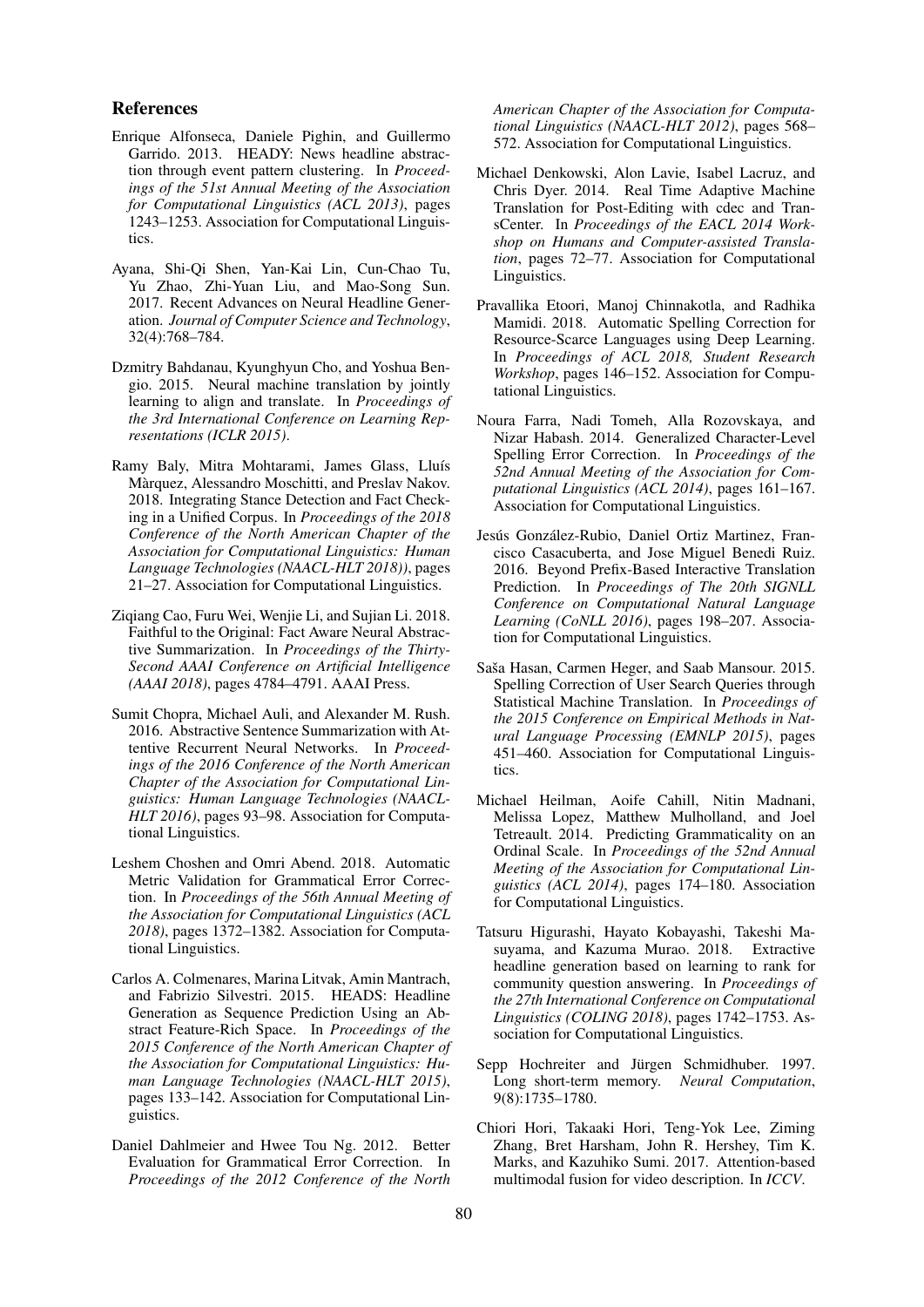- Katharina Kann, Sascha Rothe, and Katia Filippova. 2018. Sentence-Level Fluency Evaluation: References Help, But Can Be Spared! In *Proceedings of the 22nd Conference on Computational Natural Language Learning (CoNLL 2018)*, pages 313–323. Association for Computational Linguistics.
- Yoon Kim. 2014. Convolutional neural networks for sentence classification. In *Proceedings of the 2014 Conference on Empirical Methods in Natural Language Processing (EMNLP)*, pages 1746–1751. Association for Computational Linguistics.
- Shun Kiyono, Sho Takase, Jun Suzuki, Naoaki Okazaki, Kentaro Inui, and Masaaki Nagata. 2017. Source-side Prediction for Neural Headline Generation . *CoRR*, abs/1712.08302.
- Hayato Kobayashi. 2018. Frustratingly Easy Model Ensemble for Abstractive Summarization. In *Proceedings of the 2018 Conference on Empirical Methods in Natural Language Processing (EMNLP 2018)*, pages 4165–4176. Association for Computational Linguistics.
- Nayeon Lee, Chien-Sheng Wu, and Pascale Fung. 2018. Improving Large-Scale Fact-Checking using Decomposable Attention Models and Lexical Tagging. In *Proceedings of the 2018 Conference on Empirical Methods in Natural Language Processing (EMNLP 2018)*, pages 1133–1138. Association for Computational Linguistics.
- Vladimir Iosifovich Levenshtein. 1966. Binary Codes Capable of Correcting Deletions, Insertions and Reversals. *Soviet Physics Doklady*, 10(8):707–710.
- Chin-Yew Lin. 2004. ROUGE: A Package for Automatic Evaluation of Summaries. In *Proceedings of the ACL Workshop on Text Summarization Branches Out*.
- Prashant Mathur, Nicola Ueffing, and Gregor Leusch. 2018. Multi-lingual neural title generation for e-Commerce browse pages. In *Proceedings of the 2018 Conference of the North American Chapter of the Association for Computational Linguistics: Human Language Technologies (NAACL-HLT 2018)*, pages 162–169. Association for Computational Linguistics.
- Preksha Nema, Mitesh M. Khapra, Anirban Laha, and Balaraman Ravindran. 2017. Diversity driven attention model for query-based abstractive summarization. In *ACL*, pages 1063–1072.
- Yurii Nesterov. 1983. A method of solving a convex programming problem with convergence rate o(1/k2). *Soviet Mathematics Doklady*, 27.
- Colin Raffel, Minh-Thang Luong, Peter J. Liu, Ron J. Weiss, and Douglas Eck. 2017. Online and Linear-Time Attention by Enforcing Monotonic Alignments. In *Proceedings of the 34th International Conference on Machine Learning (ICML 2017)*, pages 2837–2846.
- Alexander M. Rush, Sumit Chopra, and Jason Weston. 2015. A Neural Attention Model for Abstractive Sentence Summarization. In *Proceedings of the 2015 Conference on Empirical Methods in Natural Language Processing (EMNLP 2015)*, pages 379– 389. Association for Computational Linguistics.
- Radu Soricut and Daniel Marcu. 2006. Stochastic Language Generation Using WIDL-Expressions and its Application in Machine Translation and Summarization. In *Proceedings of the 21st International Conference on Computational Linguistics and 44th Annual Meeting of the Association for Computational Linguistics (COLING-ACL 2006)*, pages 1105–1112. Association for Computational Linguistics.
- Jose G. Camargo de Souza, Michael Kozielski, ´ Prashant Mathur, Ernie Chang, Marco Guerini, Matteo Negri, Marco Turchi, and Evgeny Matusov. 2018. Generating E-Commerce Product Titles and Predicting their Quality. In *Proceedings of the 11th International Conference on Natural Language Generation*, pages 233–243. Association for Computational Linguistics.
- Rui Sun, Yue Zhang, Meishan Zhang, and Donghong Ji. 2015. Event-Driven Headline Generation. In *Proceedings of the 53rd Annual Meeting of the Association for Computational Linguistics and the 7th International Joint Conference on Natural Language Processing (ACL-IJCNLP 2015)*, pages 462– 472. Association for Computational Linguistics.
- Raymond Hendy Susanto, Peter Phandi, and Hwee Tou Ng. 2014. System Combination for Grammatical Error Correction. In *Proceedings of the 2014 Conference on Empirical Methods in Natural Language Processing (EMNLP 2014)*, pages 951–962. Association for Computational Linguistics.
- Jun Suzuki and Masaaki Nagata. 2017. Cutting-off redundant repeating generations for neural abstractive summarization. In *Proceedings of the 15th Conference of the European Chapter of the Association for Computational Linguistics (EACL 2017)*, pages 291–297. Association for Computational Linguistics.
- Sho Takase, Jun Suzuki, Naoaki Okazaki, Tsutomu Hirao, and Masaaki Nagata. 2016. Neural Headline Generation on Abstract Meaning Representation. In *Proceedings of the 2016 Conference on Empirical Methods in Natural Language Processing (EMNLP 2016)*, pages 1054–1059. Association for Computational Linguistics.
- Shunsuke Takeno, Masaaki Nagata, and Kazuhide Yamamoto. 2017. Controlling target features in neural machine translation via prefix constraints. In *Proceedings of the 4th Workshop on Asian Translation (WAT2017)*, pages 55–63. Asian Federation of Natural Language Processing.